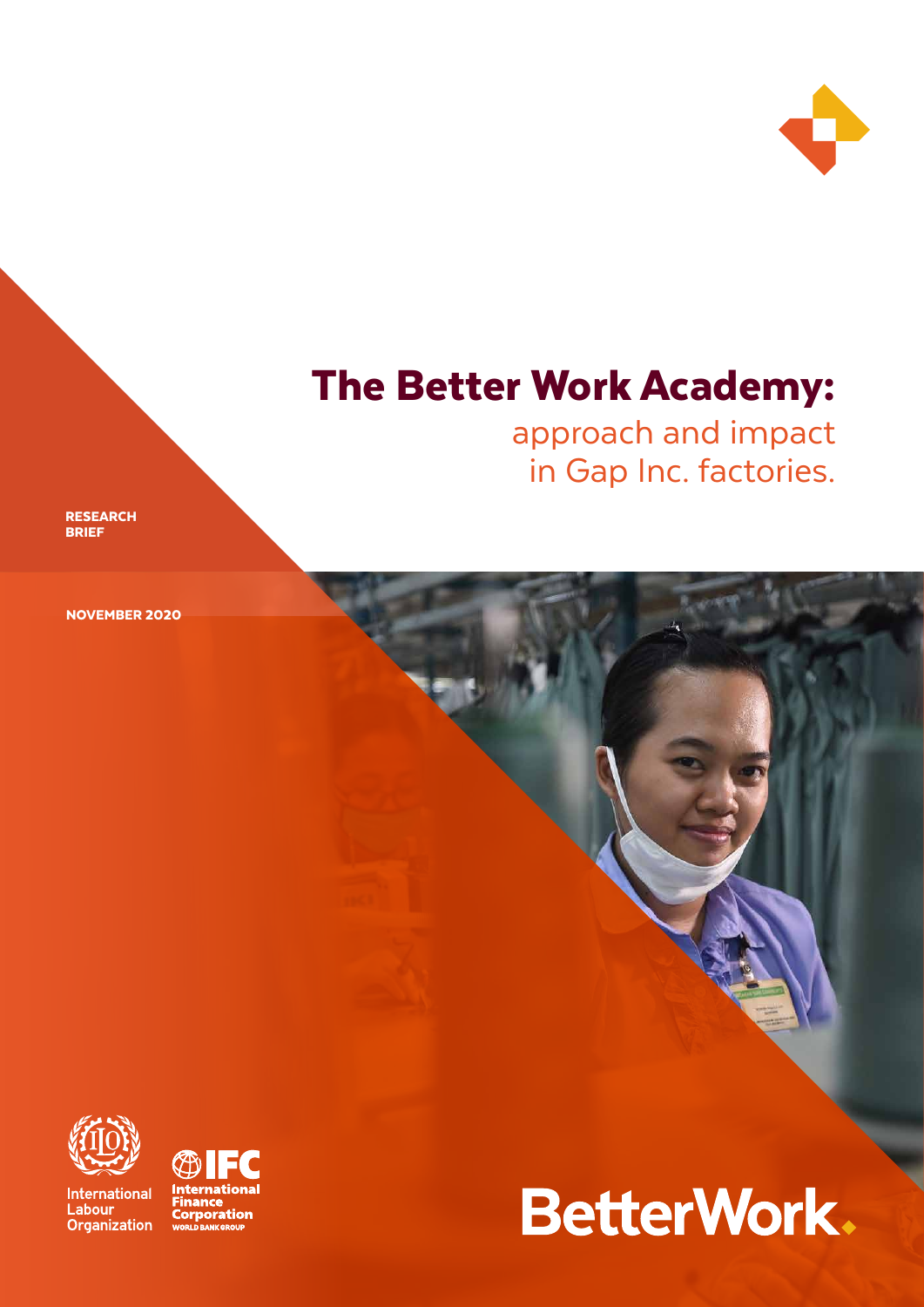# The Better Work Academy:

approach and impact in Gap Inc. factories.

NOVEMBER 2020

Launched in 2016, the Workplace Cooperation Program (WPC) is a pilot partnership between Better Work and Gap Inc. Subsequently scaled up into the Better Work Academy, it aims to train workers and managers in Better Work techniques to more effectively address and resolve workplace issues and to broaden in-factory cooperation.

# The approach

Better Work's impact evaluation showed that the mix of its integrated factory services – compliance assessments, advisory built on bipartite committees, and capacity building through learning services – is critical in achieving sustainable impact on workers' wellbeing and factory performance. To this end, the key focus of WPC training is worker/management (bipartite) committees, to expand Gap Inc. staff's roles beyond one of traditional auditors towards one of trainers and coaches. Members of these committees are trained in eight modules essential to improving workplace relations, namely: communication; problem solving; grievance mechanisms; risk assessment; health and safety; bipartite committee roles and responsibilities; industrial relations; and negotiations.

By the end of 2019, Better Work had conducted five in-person training sessions to Gap Inc. staff on the modules and on needed soft skills to be able to shift the role from auditor to advisory. They, in turn, had delivered training to 182 factories across Bangladesh, Cambodia, China, Guatemala, India, Indonesia, Myanmar, Philippines, Sri Lanka, and Vietnam with 116 factories completing all eight modules. Understanding the impact of the WPC, especially in factories and countries where Better Work is not directly operating, is critical to demonstrate the potential of the Better Work Academy to scale up the positive impacts of the Better Work model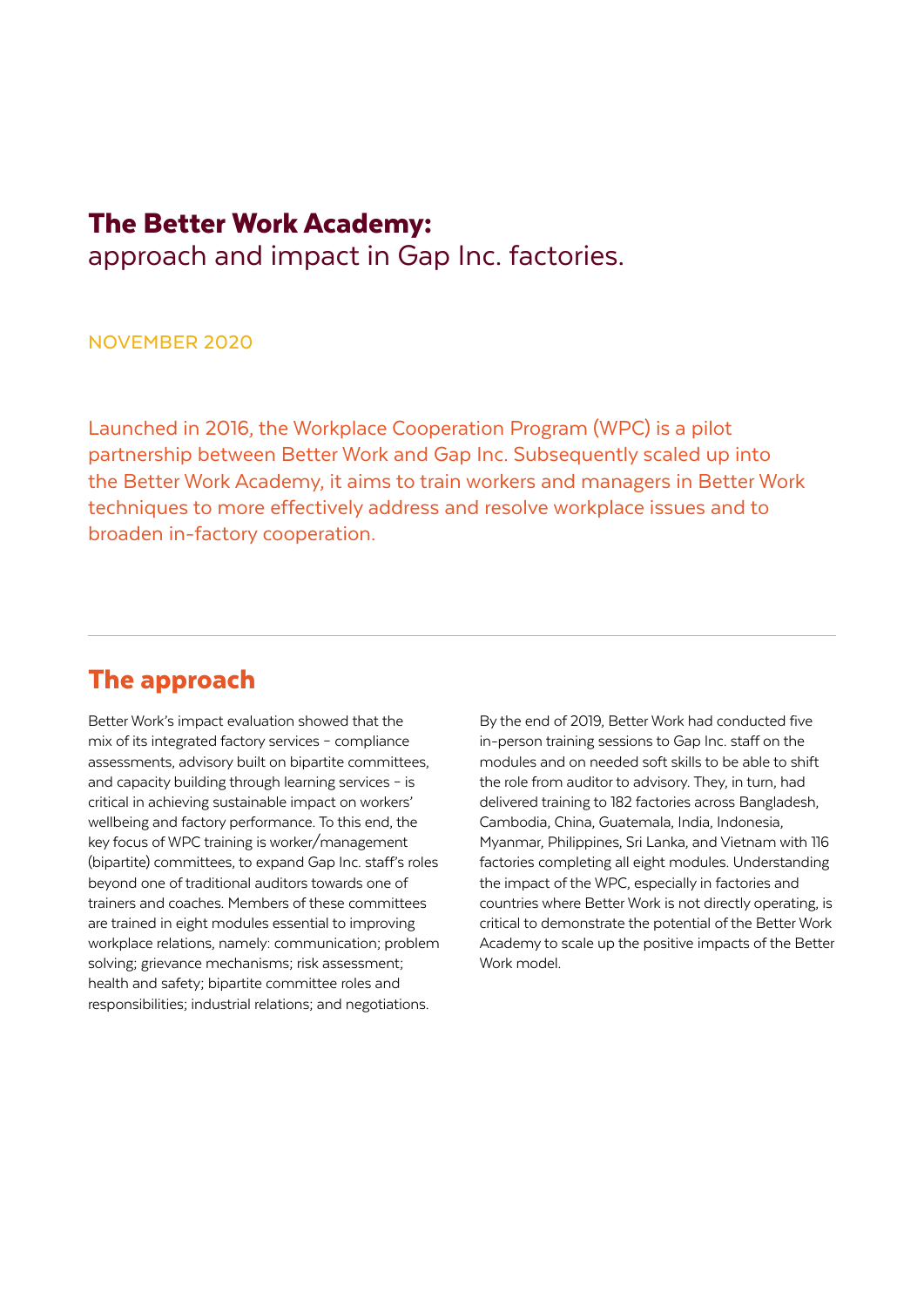# Results

A recent evaluation of the impact of the WPC by York University focused on questions of whether training has translated into improvements in the workplace, and how those improvements were evident. Through interviews and focus groups of managers, worker representatives and workers, the study found progress in three areas:

### 1. Communication and cooperative work relationships

*"The most talked theme is in relationship with production. Workers are communicating, we feel closer with them after two years."* 

#### – MANAGEMENT COMMITTEE REPRESENTATIVE, **GUATEMALA**

Workers and management reported that the training on communication had the biggest impact in the workplace, and was linked with improvements in worker-management relationships and worker confidence. Barriers between workers and management started to break down, trust developed, confidence boosted, and channels of communication opened up. This, in turn, was linked to more productive problem solving, functional grievance channels, and proactive risk assessment.

Improvements in communication are at the core of WPC impacts on the shop floor.